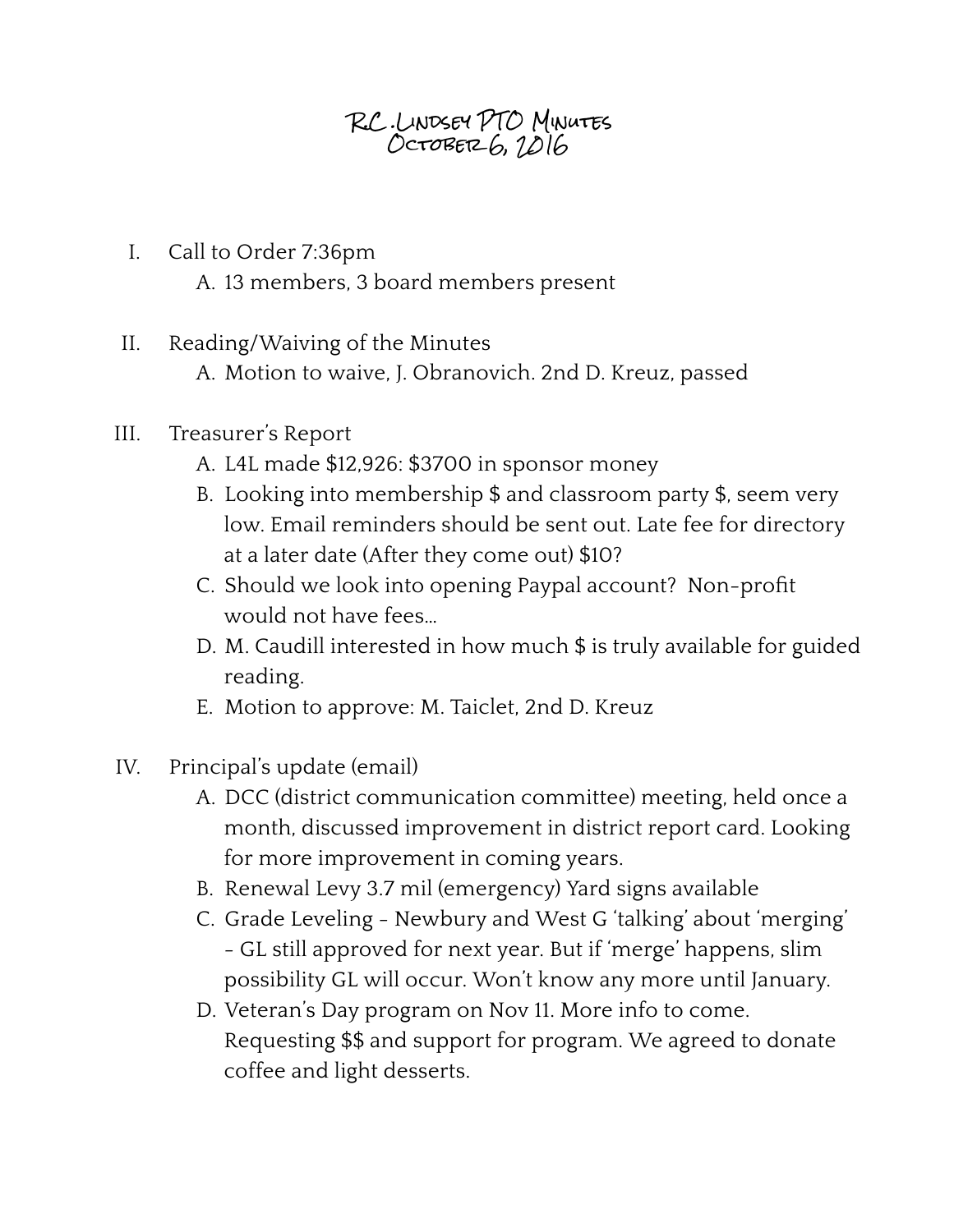- V. Old Business
	- A. Family Fun Day recap
		- 1. More volunteers needed, Raffle Baskets were amazing, moving it to October next year. Possibility of working with Westwood on making it bigger (as it has been in the past)
	- B. Laps 4 Lindsey recap
		- 1. Turned out very well. Kids had a great time. Music selection was awesome. Weren't able to use pavilion, due to sun directly on it. Need to get back to promoting to the kids more (assembly with prizes).

## VI. New Business

- A. Teacher Requests
	- 1. Mrs. Trentanelli. Brain Pop Jr. \$200 Motion to approve: B. Ohlsen, 2nd: M. Taiclet
	- 2. Mrs. Cunningham. Gotcha Paws Prizes. \$100 Motion to approve: J. Obranovich, 2nd: B. Ohlsen
- B. Book Fair (Volunteers Needed!) Oct 25 Nov 2
- C. Family Activity Night Oct 24 6-830pm, \$2 + \$4 skate rental
	- 1. Next one is Nov 22, SkyZone, \$15 per ticket. Will sell 200 to Lindsey families first, then open it up at Westwood. Still working out details.
- D. Halloween Parties and Parade Oct 28. 215/245 Parade/Party
	- 1. Working on details for # of people allowed in rooms and snacks. Patterson's donuts and cider
- E. Lindsey PTO Twitter look into this and incorporate it with @RCLindsey and our Facebook presence.
- F. Box Tops contest starts Oct 10, til Oct 28
- VII. Adjournment
	- A. Motion: D. Kreuz, 2nd: B. Ohlsen 8:58 pm